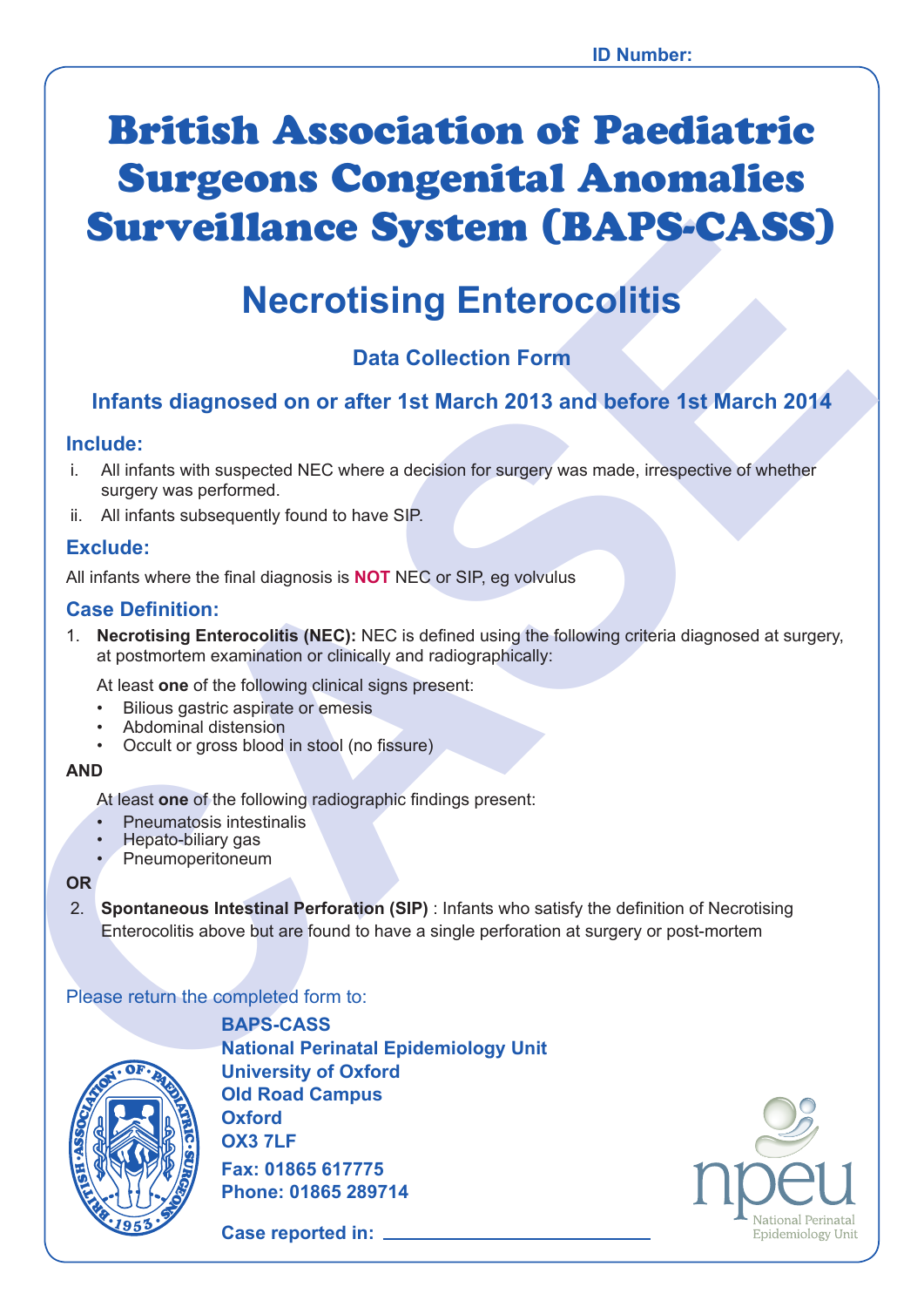# **Instructions**

- 1. Please do not enter any personally identifiable information (e.g. name, address or hospital number) on this form.
- 2. Please record the ID number from the front of this form against the infant's name on the Clinician's Section of the blue card retained in the BAPS folder.
- 3. Fill in the form using the information available in the infant's case notes.
- 4. If codes or examples are required, some lists (not exhaustive) are included on the back page of the form.
- 5. Tick the boxes as appropriate. If you require any additional space to answer a question please use the space provided in section 8.
- 6. Please complete all dates in the format DD/MM/YY, and all times using the 24hr clock e.g. 18:37
- **7. If you do not know the answers to some questions, please indicate this in section 8.**
- 8. If you encounter any problems with completing the form please contact the Study Administrator or use the space in section 8 to describe the problem.

|     | tricodes or examples are required, some lists (not exhaustive) are included on the back page of the<br>form.                                            |                                 |
|-----|---------------------------------------------------------------------------------------------------------------------------------------------------------|---------------------------------|
| 5.  | Tick the boxes as appropriate. If you require any additional space to answer a question please use the<br>space provided in section 8.                  |                                 |
| 6.  | Please complete all dates in the format DD/MM/YY, and all times using the 24hr clock e.g. 18:37                                                         |                                 |
| 7.  | If you do not know the answers to some questions, please indicate this in section 8.                                                                    |                                 |
| 8.  | If you encounter any problems with completing the form please contact the Study Administrator or use<br>the space in section 8 to describe the problem. |                                 |
|     | <b>Section 1: Antenatal / Birth Data</b>                                                                                                                |                                 |
| 1.1 | What was the mother's year of birth?                                                                                                                    |                                 |
| 1.2 | Please give the first alphabetical part of mother's postcode<br>(e.g. OX for Oxfordshire, EH for Edinburgh, L for Liverpool)                            |                                 |
| 1.3 | Ethnic group <sup>1*</sup>                                                                                                                              |                                 |
| 1.4 | Gestational age at birth (completed weeks)                                                                                                              |                                 |
| 1.5 | Gender                                                                                                                                                  | indeterminate<br>male<br>female |
| 1.6 | <b>Birthweight</b>                                                                                                                                      |                                 |
| 1.7 | Was this infant from a multiple birth?                                                                                                                  | Yes<br>No                       |
|     | If Yes, specify number of fetuses?                                                                                                                      |                                 |
| 1.8 | Was the infant delivered by caesarean section?                                                                                                          | Yes<br>No                       |
|     |                                                                                                                                                         |                                 |
|     |                                                                                                                                                         |                                 |
|     | <b>Section 2: Risk Factors</b>                                                                                                                          |                                 |
|     | <b>Maternal Risk Factors:</b>                                                                                                                           |                                 |
| 2.1 | Were any of the following MATERNAL risk factors present during THIS pregnancy?                                                                          |                                 |
|     | Abruption                                                                                                                                               | No<br>Not known<br>Yes          |
|     | Polyhydramnios                                                                                                                                          | Yes<br><b>No</b><br>Not known   |
|     | Oligohydramnios                                                                                                                                         | Yes<br>Not known<br>No          |
|     | Pre-eclampsia                                                                                                                                           | Yes<br><b>No</b><br>Not known   |
|     | Chorioamnionitis                                                                                                                                        | Yes<br>No<br>Not known          |
|     | $1 - 1 - \dots - 1$ 1 1 1 $\frac{1}{2}$                                                                                                                 | $\sqrt{1-4}$                    |

## **Section 2: Risk Factors**

#### **Maternal Risk Factors:**

# **2.1 Were any of the following MATERNAL risk factors present during THIS pregnancy?** Abruption Abruption Abruption Abruption Abruption Abruption Mes Polyhydramnios **Yes No Not known** Oligohydramnios Yes No Not known Pre-eclampsia Yes Not known and the Second Contract of the Yes Not Known and American Second Latin Second Latin Chorioamnionitis **The Chorioamnionitis** Yes No Not known Maternal HIV **No. 1998** No. 1999 No. 1999 No. 1999 No. 1999 No. 1999 No. 1999 No. 1999 No. 1999 No. 1999 No. 1999 Hepatitis B Yes No Not known Maternal use of indomethacin Note 2008 Note 2012 West No. Not known Maternal diabetes  $Yes \tNo \tNol$  Not known Thromboembolic event Thromas No No No Not known Not known Not known Not known Not known Not known Not known No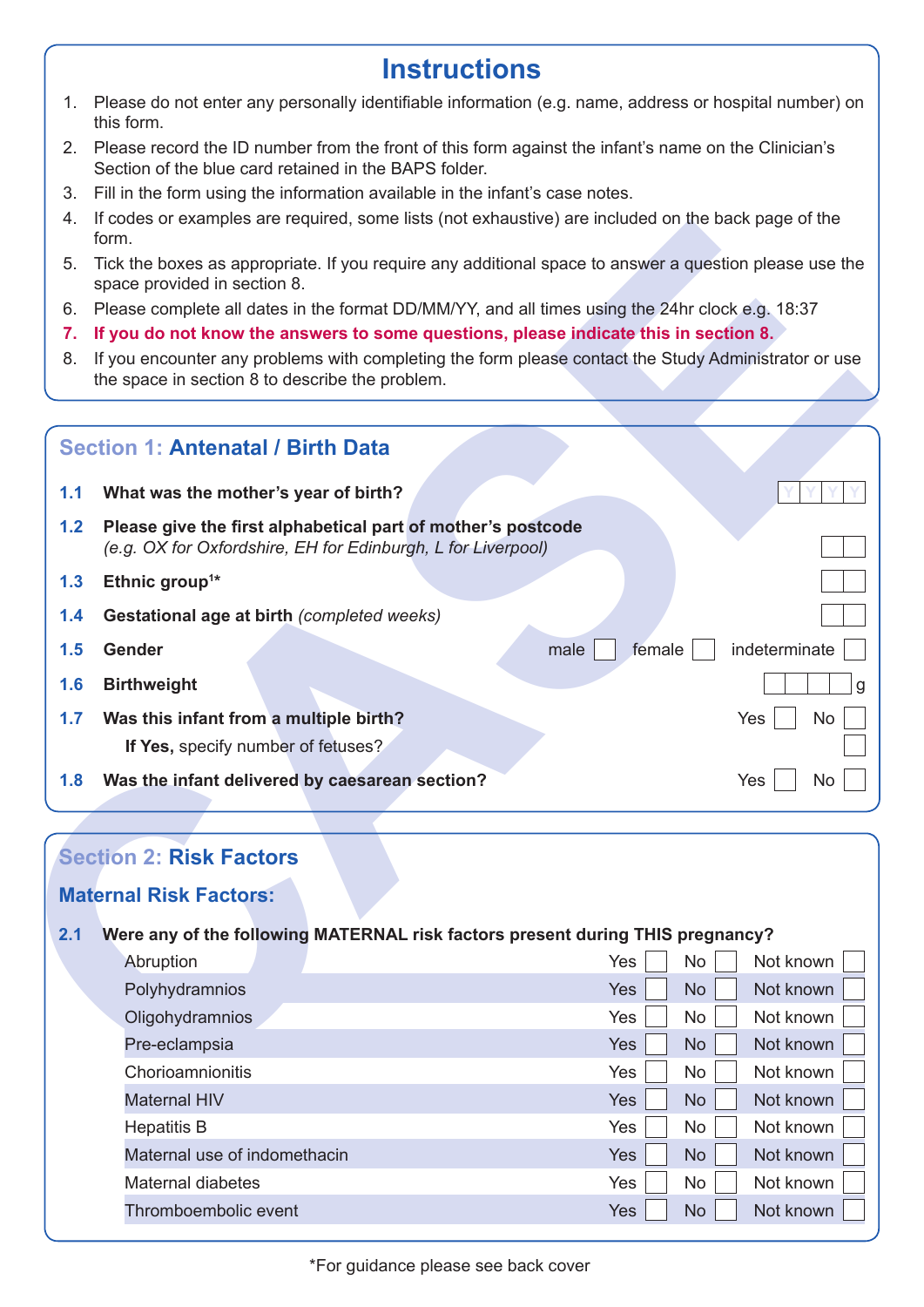| 2.2               | Were antenatal steroids given?                                                                                                                                                                                                |                        | Yes        | Not known<br>No                            |
|-------------------|-------------------------------------------------------------------------------------------------------------------------------------------------------------------------------------------------------------------------------|------------------------|------------|--------------------------------------------|
| 2.3               | Was there premature rupture of membranes?<br>If Yes, did this occur more than 48 hours before delivery?                                                                                                                       |                        | Yes        | Not known<br><b>No</b><br>Yes<br><b>No</b> |
| 2.4               | Was an antenatal doppler study performed?                                                                                                                                                                                     |                        | Yes        | Not known<br>No                            |
|                   | If Yes, what were the findings? (tick one only)                                                                                                                                                                               |                        |            |                                            |
|                   | Reversed end-diastolic flow                                                                                                                                                                                                   |                        |            |                                            |
|                   | Absent end-diastolic flow                                                                                                                                                                                                     |                        |            |                                            |
|                   | Normal                                                                                                                                                                                                                        |                        |            |                                            |
|                   | <b>Neonatal Risk Factors:</b>                                                                                                                                                                                                 |                        |            |                                            |
| 2.5               | Were any of the following NEONATAL risk factors present?                                                                                                                                                                      |                        |            |                                            |
|                   | Apgars <5 @10minutes                                                                                                                                                                                                          |                        | <b>Yes</b> | <b>No</b><br>Not known                     |
|                   | Respiratory distress syndrome                                                                                                                                                                                                 |                        | <b>Yes</b> | Not known<br>N <sub>o</sub>                |
|                   | Indomethocin/Ibuprofen for closure of PDA                                                                                                                                                                                     |                        | <b>Yes</b> | Not known<br><b>No</b>                     |
|                   | Intraventricular haemorrhage (grade III or above)                                                                                                                                                                             |                        | Yes        | Not known<br><b>No</b>                     |
|                   | Umbilical catheter ever used                                                                                                                                                                                                  |                        | Yes        | Not known<br><b>No</b>                     |
| 3.1<br>3.2<br>3.3 | Section 3: Initial presentation and investigations for NEC<br>Age at first presentation to your hospital with NEC<br>What was the date and time NEC was first suspected?<br>Was the infant transferred from another hospital? |                        |            | days<br>Yes<br>No                          |
| 3.4               | If Yes, please specify hospital where the infant was born<br>Was the infant discharged home after birth and before diagnosis of                                                                                               |                        |            |                                            |
| 3.5               | suspected NEC?<br>Did the infant have a PDA?                                                                                                                                                                                  |                        |            | Yes<br>No<br>Yes<br>No                     |
|                   | If Yes, Was PDA ligation performed?                                                                                                                                                                                           |                        |            | Yes<br>No                                  |
| 3.6               | Did the infant have any other cardiac surgery?                                                                                                                                                                                |                        |            | Yes<br>No                                  |
| 3.7               | Did the infant have any other congenital anomalies?<br>If Yes, please specify                                                                                                                                                 |                        |            | Yes<br>No                                  |
| 3.8               | What features were apparent at presentation and at the time of decision<br>for surgery? (tick all that apply)                                                                                                                 |                        |            |                                            |
|                   |                                                                                                                                                                                                                               | <b>At presentation</b> |            | At the time of decision for surgery        |
|                   | Bilious gastric aspirate or emesis                                                                                                                                                                                            |                        |            |                                            |
|                   | <b>Blood stained aspirates</b>                                                                                                                                                                                                |                        |            |                                            |
|                   | Abdominal distension                                                                                                                                                                                                          |                        |            |                                            |
|                   | Occult or gross blood in stool<br>(no fissure)                                                                                                                                                                                |                        |            |                                            |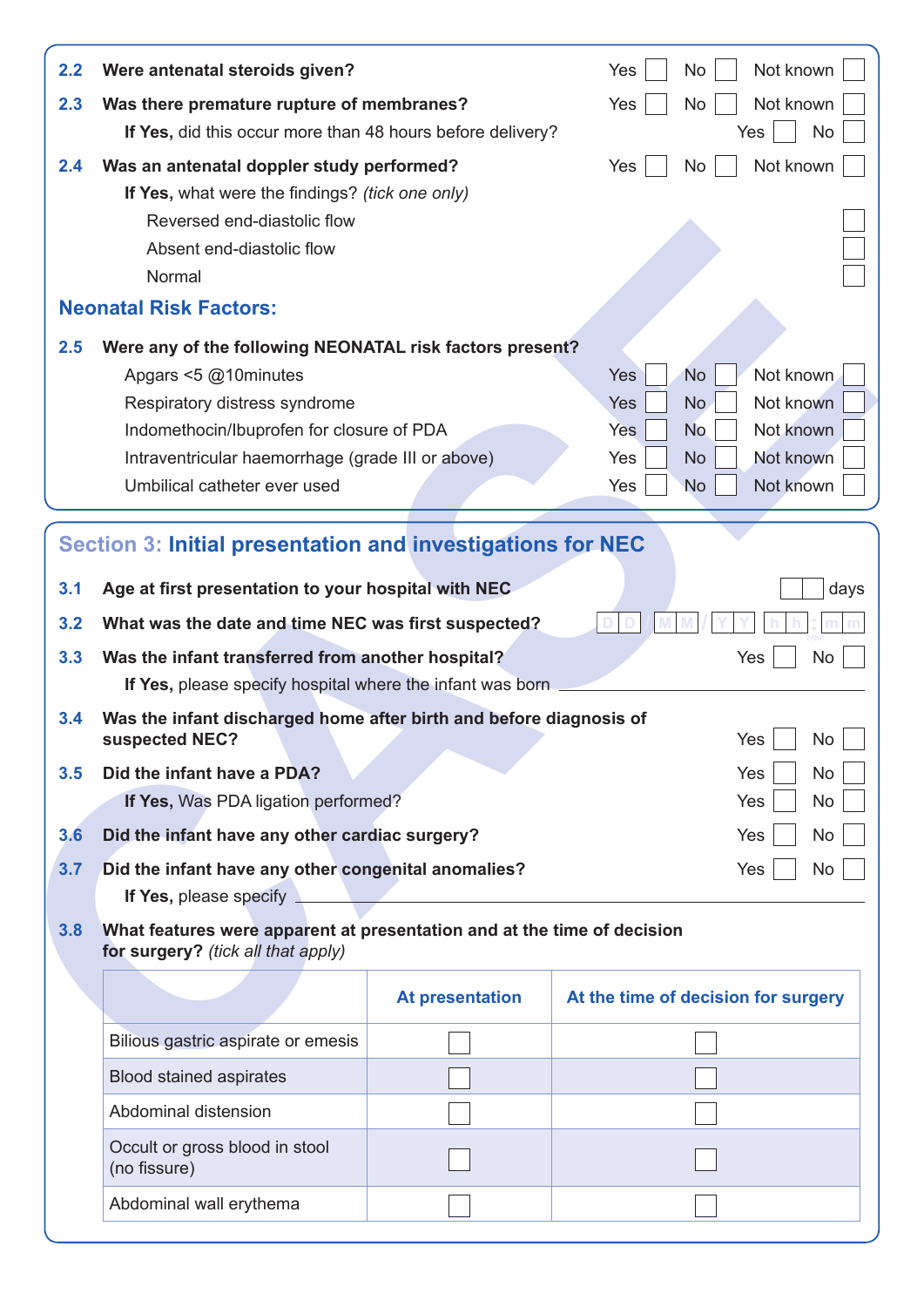|     |                                                                                                                                          | <b>At presentation</b>                                               | At the time of decision for surgery |  |
|-----|------------------------------------------------------------------------------------------------------------------------------------------|----------------------------------------------------------------------|-------------------------------------|--|
|     | Abdominal wall discolouration                                                                                                            |                                                                      |                                     |  |
|     | Other feature                                                                                                                            |                                                                      |                                     |  |
|     | If Other, please specify feature noted:                                                                                                  |                                                                      |                                     |  |
| 3.9 |                                                                                                                                          |                                                                      |                                     |  |
|     | Were any of these managements being used at presentation (before<br>diagnosis of suspected NEC) and at the time of decision for surgery? |                                                                      |                                     |  |
|     |                                                                                                                                          | <b>At presentation</b>                                               | At the time of decision for surgery |  |
|     | Infant on inotropes                                                                                                                      | No<br>Yes                                                            | <b>No</b><br>Yes                    |  |
|     | Infant ventilated                                                                                                                        | <b>No</b><br><b>Yes</b>                                              | Yes<br><b>No</b>                    |  |
|     | Infant on antacids                                                                                                                       | Yes<br>No                                                            | Yes<br>No                           |  |
|     | Infant on antibiotics                                                                                                                    | <b>No</b><br>Yes                                                     | Yes<br><b>No</b>                    |  |
|     | Pneumatosis intestinalis<br>Hepato-biliary gas<br>Pneumoperitoneum<br><b>Ascites</b>                                                     |                                                                      |                                     |  |
|     | Gasless abdomen<br>Distended bowel loops<br>Other                                                                                        |                                                                      |                                     |  |
|     | If Other, please specify _                                                                                                               |                                                                      |                                     |  |
|     |                                                                                                                                          |                                                                      |                                     |  |
|     |                                                                                                                                          |                                                                      |                                     |  |
|     | <b>Section 4: Initial Management</b>                                                                                                     |                                                                      |                                     |  |
| 4.1 |                                                                                                                                          | Was the infant on enteral feeds at the time NEC was first suspected? | Yes<br>No                           |  |
|     | If Yes, what date were they started?                                                                                                     |                                                                      |                                     |  |
|     |                                                                                                                                          | What types of enteral feeds were being given? (tick all that apply)  |                                     |  |
|     | Mother's milk<br><b>Bank human milk</b>                                                                                                  |                                                                      |                                     |  |
|     | Hydrolyzed preterm formula                                                                                                               |                                                                      |                                     |  |

|     | <b>Section 4: Initial Management</b>                                 |            |
|-----|----------------------------------------------------------------------|------------|
| 4.1 | Was the infant on enteral feeds at the time NEC was first suspected? | Yes<br>No. |
|     | If Yes, what date were they started?                                 |            |
|     | What types of enteral feeds were being given? (tick all that apply)  |            |
|     | Mother's milk                                                        |            |
|     | Bank human milk                                                      |            |
|     | Hydrolyzed preterm formula                                           |            |
|     | Standard formula                                                     |            |
| 4.2 | Had enteral feeds been stopped before NEC was first suspected?       | Yes<br>No. |
|     | If Yes, what date were they stopped?                                 |            |
| 4.3 | Was the infant receiving TPN at the time NEC was first suspected?    | Yes<br>No. |
|     | If Yes, what date was TPN started?                                   |            |
|     | <b>If No, was TPN started after NEC was first suspected?</b>         | Yes<br>No. |
|     | If Yes, what date was TPN started?                                   |            |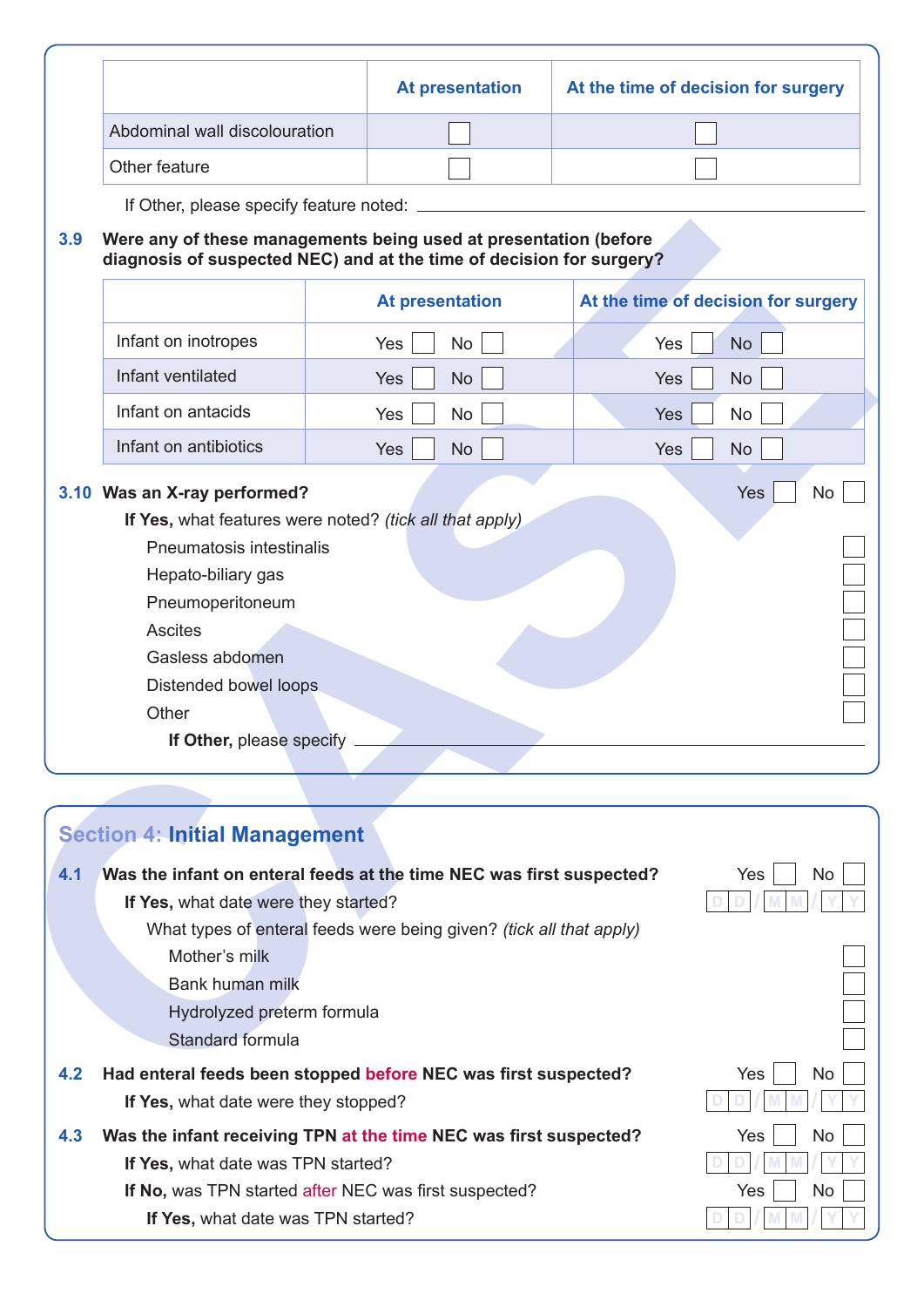| 4.4 | Did the infant have a blood transfusion within the 2 weeks<br>before NEC was first suspected?                                                                                                                           | Yes<br>No                                                                  |
|-----|-------------------------------------------------------------------------------------------------------------------------------------------------------------------------------------------------------------------------|----------------------------------------------------------------------------|
|     | If Yes, give dates of all transfusions received                                                                                                                                                                         | Transfusion 1<br><b>Transfusion 2</b><br>Transfusion 3                     |
|     | (If more than 3 transfusions in the 2 weeks before diagnosis, please continue in section 8.4)                                                                                                                           |                                                                            |
|     | <b>Section 5: Surgery</b>                                                                                                                                                                                               |                                                                            |
| 5.1 | What date and time was the decision to operate<br>(insertion of drain and/or laparotomy) made?                                                                                                                          |                                                                            |
| 5.2 | What was the indication for surgery? (tick all that apply)<br>Failed medical treatment<br>Perforation<br>Fixed loop<br><b>Mass</b><br><b>Stricture</b><br>Suspected necrotic bowel<br>Other<br>If Other, please specify |                                                                            |
| 5.3 | Was a drain inserted before surgery?                                                                                                                                                                                    | No<br>Yes                                                                  |
|     | If Yes, what was the date and time of insertion?                                                                                                                                                                        |                                                                            |
| 5.4 | Was a laparotomy performed?<br>If No, Why was a laparotomy not performed?<br>If no laparotomy performed, please go to Section 6                                                                                         | No<br>Yes<br>Infant too ill<br>Infant recovered                            |
| 5.5 | What was the date and time of laparotomy?                                                                                                                                                                               |                                                                            |
| 5.6 | What surgical procedure was performed? (tick one only)<br>Resection and primary anastomosis<br>Stoma formation<br>Clip and drop<br>Open and close (NEC totalis)<br>Negative laparotomy                                  | with resection<br>without resection<br>without resection<br>with resection |
| 5.7 | Was the ileocecal valve resected during the procedure?                                                                                                                                                                  | Yes<br>No                                                                  |
| 5.8 | Following surgery, what was the remaining length of small bowel from DJ<br>flexure to the stoma?                                                                                                                        | cm                                                                         |
| 5.9 | Following surgery, what was the total small bowel length remaining?                                                                                                                                                     | cm                                                                         |
|     | 5.10 Was any part of the colon spared during the procedure?<br>If Yes, which parts were spared <i>(tick all that apply)</i><br>Ascending                                                                                | No<br>Yes                                                                  |
|     | <b>Transverse</b><br>Descending<br>Sigmoid<br>Rectum                                                                                                                                                                    |                                                                            |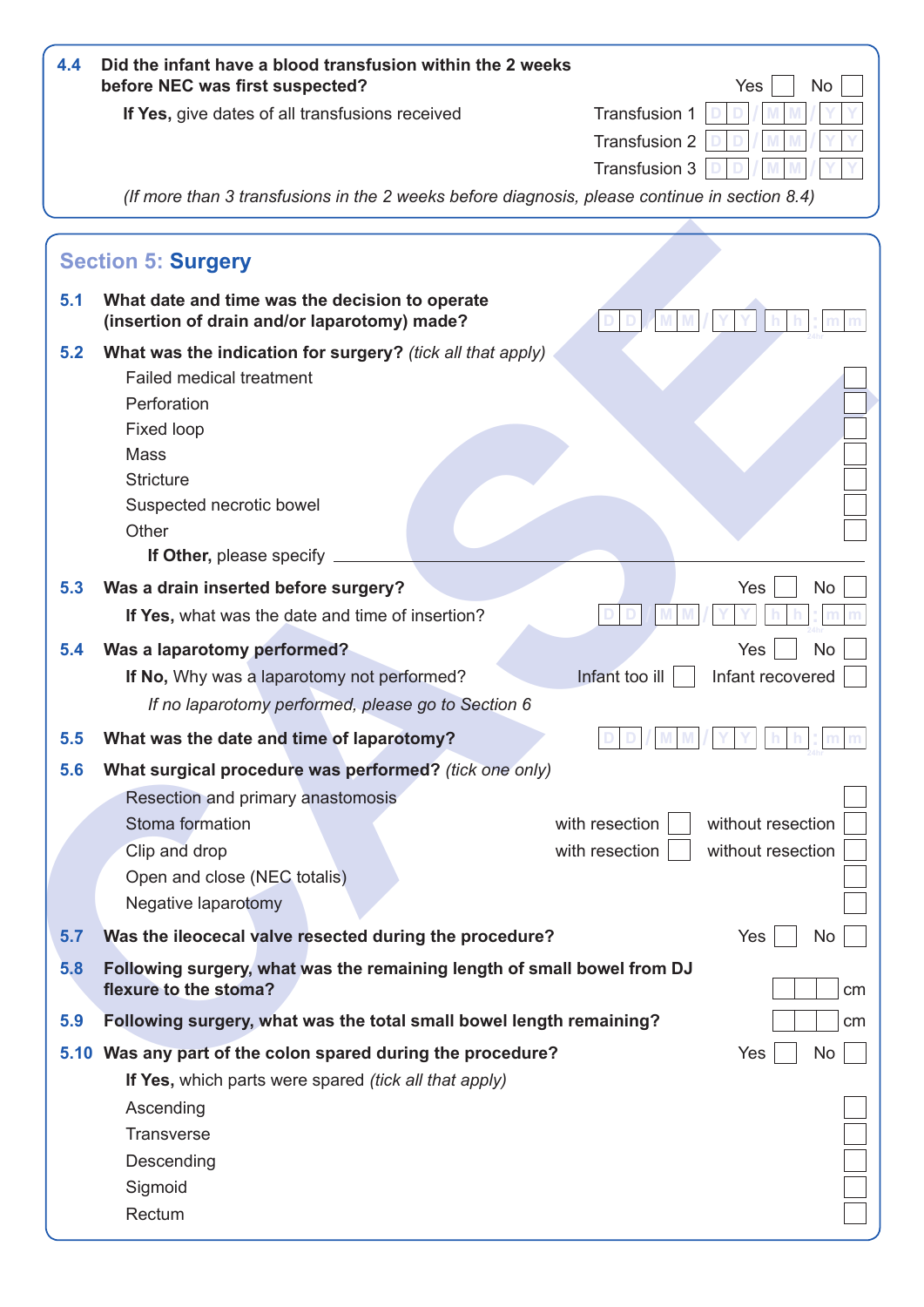| 5.11 Was there an intra-operative liver bleed?             |                                          |
|------------------------------------------------------------|------------------------------------------|
| 5.12 Was the abdomen left open after the first laparotomy? | $Yes \tNo$                               |
| 5.13 Was this SIP (spontaneous intestinal perforation)?    | $Yes \nightharpoonup No \nightharpoonup$ |

| 6.1 | Did the infant develop any complications of the surgery/drain insertion<br>within the first 28 days?                          | Yes<br><b>No</b>                                              |
|-----|-------------------------------------------------------------------------------------------------------------------------------|---------------------------------------------------------------|
|     | If Yes, please tick all that apply                                                                                            |                                                               |
|     | Wound sepsis                                                                                                                  |                                                               |
|     | Intra-abdominal collection                                                                                                    |                                                               |
|     | Stoma related complications                                                                                                   |                                                               |
|     | Other                                                                                                                         |                                                               |
|     | If Other, please specify _______                                                                                              |                                                               |
| 6.2 | Were any further surgical procedures required in the first 28 days post<br>surgery/drain insertion?<br>If Yes, please specify | Yes<br>No                                                     |
|     | Date of surgery                                                                                                               | <b>Details of further surgical procedure</b>                  |
|     |                                                                                                                               |                                                               |
|     |                                                                                                                               |                                                               |
|     |                                                                                                                               |                                                               |
| 6.3 | Did the infant have any other morbidity?                                                                                      | Yes<br>No.                                                    |
|     | If Yes, please give details $\Box$                                                                                            |                                                               |
|     |                                                                                                                               |                                                               |
|     |                                                                                                                               |                                                               |
|     |                                                                                                                               | Section 7: Feeding during the 28 days after surgery/treatment |
| 7.1 | Was the infant on TPN at 28 days?                                                                                             | Yes<br>No                                                     |
|     | If No, please give date TPN stopped                                                                                           |                                                               |
| 7.2 | Were enteral feeds started in the first 28 days?                                                                              | No<br>Yes                                                     |

|     | Section 7: Feeding during the 28 days after surgery/treatment             |            |
|-----|---------------------------------------------------------------------------|------------|
| 7.1 | Was the infant on TPN at 28 days?                                         | Yes<br>No. |
|     | If No, please give date TPN stopped                                       |            |
| 7.2 | Were enteral feeds started in the first 28 days?                          | Yes<br>No. |
|     | If Yes, please give date started                                          |            |
|     | What types of enteral feeds were being given <i>(tick all that apply)</i> |            |
|     | Mother's milk                                                             |            |
|     | Bank human milk                                                           |            |
|     | Hydrolyzed preterm formula                                                |            |
|     | Standard formula                                                          |            |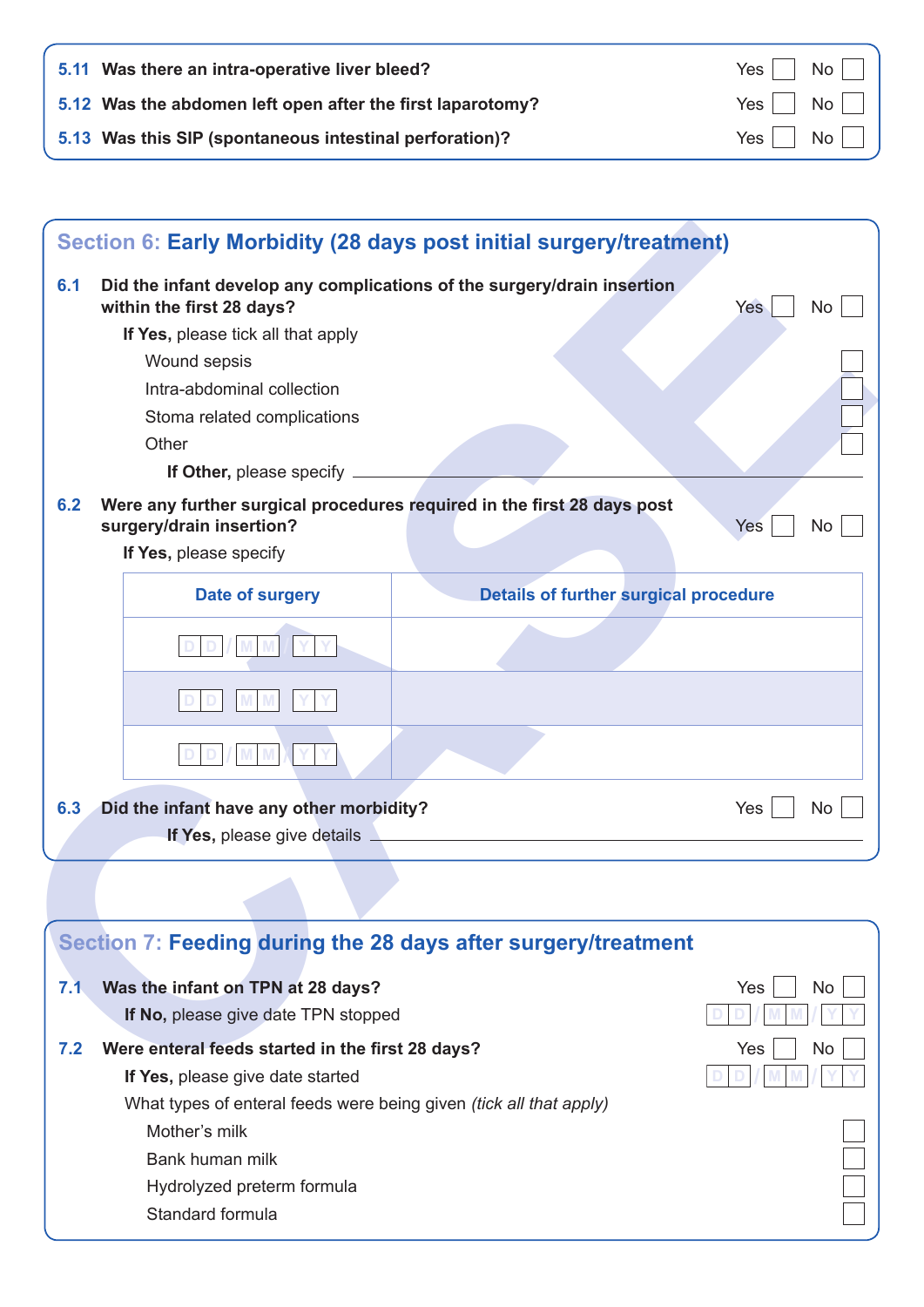| 8.1 | Has the infant been discharged home?                                          | Yes<br><b>No</b> |
|-----|-------------------------------------------------------------------------------|------------------|
|     | If Yes, specify date of discharge                                             |                  |
| 8.2 | Has the infant been discharged to another hospital?                           | Yes<br><b>No</b> |
|     |                                                                               |                  |
|     | Date of transfer                                                              |                  |
|     | Did this infant die?                                                          |                  |
| 8.3 | If Yes, please give date of death                                             | Yes<br><b>No</b> |
|     | Cause of death as stated on the death certificate (please state if not known) |                  |
|     | Was a post-mortem performed?                                                  | Yes<br><b>No</b> |
|     | If Yes, was the diagnosis of NEC confirmed?                                   | Yes<br><b>No</b> |
| 8.4 | Please add other relevant information below                                   |                  |
|     |                                                                               |                  |
|     |                                                                               |                  |
|     |                                                                               |                  |
|     |                                                                               |                  |
|     |                                                                               |                  |
|     |                                                                               |                  |
|     |                                                                               |                  |
|     |                                                                               |                  |
|     |                                                                               |                  |
|     |                                                                               |                  |
|     |                                                                               |                  |
|     |                                                                               |                  |
|     |                                                                               |                  |
|     |                                                                               |                  |
|     |                                                                               |                  |
|     |                                                                               |                  |
|     |                                                                               |                  |
|     |                                                                               |                  |
|     |                                                                               |                  |
|     | <b>Section 9:</b>                                                             |                  |
|     | Name of person completing the form                                            |                  |
|     |                                                                               |                  |
|     | <b>Designation</b>                                                            |                  |